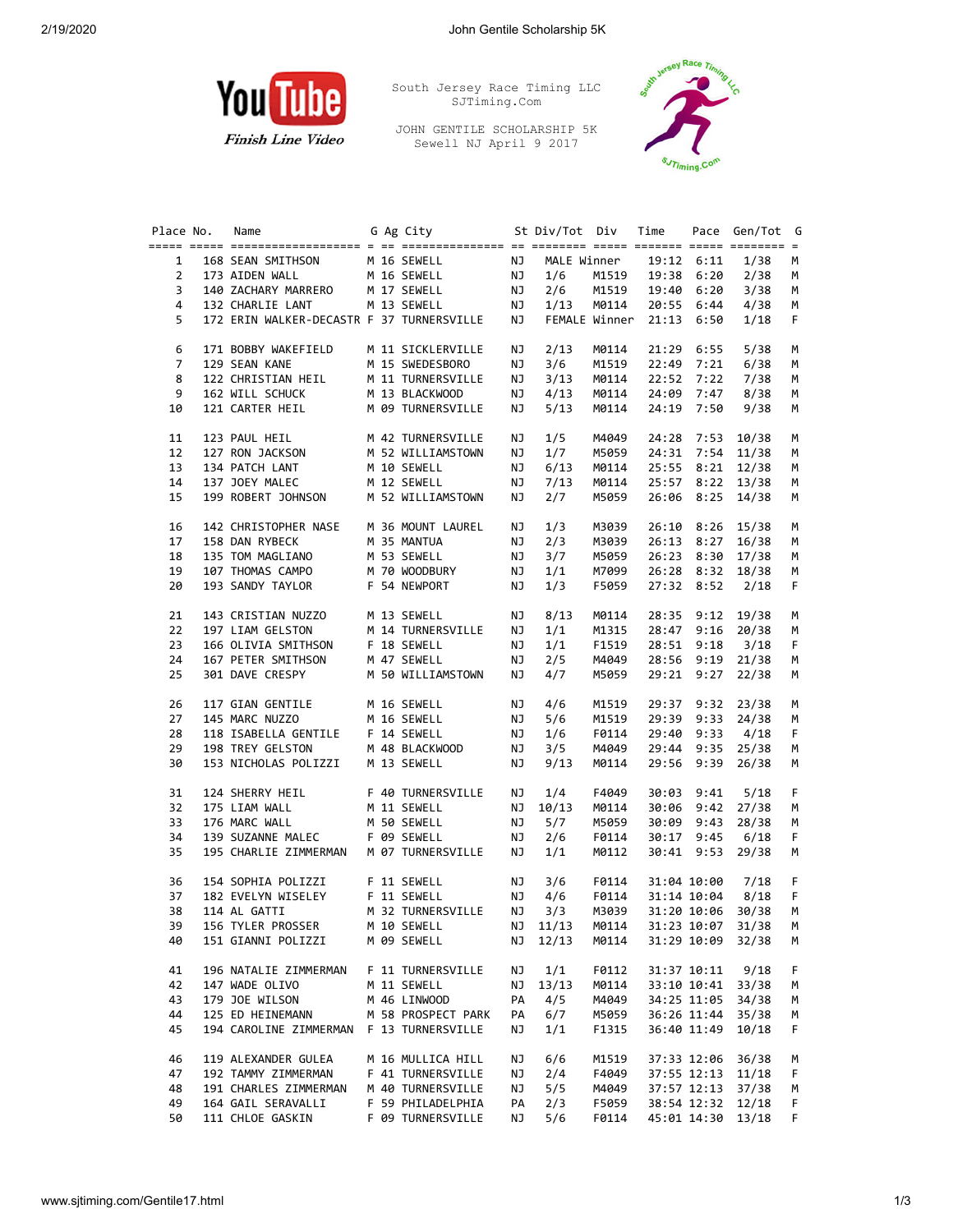2/19/2020 John Gentile Scholarship 5K



| Place No. | Name                                       |  | G Ag City                |     | St Div/Tot Div |       | Time |             | Pace Gen/Tot G    |     |
|-----------|--------------------------------------------|--|--------------------------|-----|----------------|-------|------|-------------|-------------------|-----|
|           |                                            |  |                          |     |                |       |      |             |                   |     |
| 51.       | 113 MOLLY GASKIN                           |  | <b>F 07 TURNERSVILLE</b> | ΝJ  | 6/6            | F0114 |      |             | 45:21 14:36 14/18 |     |
| 52.       | 177 JUDY WAYSOME                           |  | F 38 TURNERSVILLE        | NJ. | 1/1            | F3039 |      |             | 48:21 15:34 15/18 | - F |
| 53.       | 126 MARY HELEN HEINEMAN F 54 PROSPECT PARK |  |                          | PA  | 3/3            | F5059 |      |             | 48:25 15:36 16/18 | - F |
| 54        | 108 CARA COSTELLO                          |  | F 49 BARRINGTON          | NJ. | 3/4            | F4049 |      |             | 50:33 16:17 17/18 |     |
| 55.       | 190 TERRI ZASADA                           |  | F 47 RUNNEMEDE           | NJ. | 4/4            | F4049 |      | 50:40 16:19 | 18/18             | - F |
| 56.       | 155 ROLAND PRIEST                          |  | M 51 RUNNEMEDE           | ΝJ  | 7/7            | M5059 |      | 50:56 16:24 | 38/38             | М   |



|                                         |                         | *********** FEMALE OVERALL RESULTS ************                                 |                                                                                                                           |                 |           |          |  |  |  |  |  |  |
|-----------------------------------------|-------------------------|---------------------------------------------------------------------------------|---------------------------------------------------------------------------------------------------------------------------|-----------------|-----------|----------|--|--|--|--|--|--|
|                                         |                         | 1 172 ERIN WALKER-DECASTR 37 TURNERSVILLE                                       |                                                                                                                           | NJ 1            |           | 21:13    |  |  |  |  |  |  |
|                                         |                         |                                                                                 | ********** MALE OVERALL RESULTS ************                                                                              |                 |           |          |  |  |  |  |  |  |
| $\mathbf{1}$                            |                         | 168 SEAN SMITHSON 16 SEWELL                                                     |                                                                                                                           | NJ.             |           | 19:12    |  |  |  |  |  |  |
| FEMALE AGE GROUP 00 - 12 (Awards Top 3) |                         |                                                                                 |                                                                                                                           |                 |           |          |  |  |  |  |  |  |
|                                         |                         |                                                                                 |                                                                                                                           |                 |           |          |  |  |  |  |  |  |
| $\mathbf{1}$                            | 34                      | 139 SUZANNE MALEC                                                               | 09 SEWELL                                                                                                                 |                 | <b>NJ</b> | 30:17    |  |  |  |  |  |  |
| $\overline{2}$                          | 36                      |                                                                                 | 153 SOCKING TABLE<br>154 SOPHIA POLIZZI 11 SEWELL<br>182 EVELYN WISELEY 11 SEWELL                                         |                 | ΝJ        | 31:04    |  |  |  |  |  |  |
| 3                                       | 37                      |                                                                                 |                                                                                                                           |                 | NJ        | 31:14    |  |  |  |  |  |  |
| 4                                       |                         | 41 196 NATALIE ZIMMERMAN 11 TURNERSVILLE<br>50 111 CHLOE GASKIN 09 TURNERSVILLE |                                                                                                                           |                 |           | NJ 31:37 |  |  |  |  |  |  |
| 5                                       |                         |                                                                                 |                                                                                                                           |                 |           | NJ 45:01 |  |  |  |  |  |  |
|                                         |                         |                                                                                 | MALE AGE GROUP 00 - 12 (Awards Top 3)                                                                                     |                 |           |          |  |  |  |  |  |  |
| 1                                       | - 6                     |                                                                                 |                                                                                                                           |                 |           | 21:29    |  |  |  |  |  |  |
| $\overline{2}$                          | 8                       | 122 CHRISTIAN HEIL                                                              | 171 BOBBY WAKEFIELD 11 SICKLERVILLE NJ<br>122 CHRISTIAN HEIL 11 TURNERSVILLE NJ<br>121 CARTER HEIL 09 TURNERSVILLE NJ     |                 |           | 22:52    |  |  |  |  |  |  |
| 3                                       | 10                      | 121 CARTER HEIL                                                                 |                                                                                                                           |                 | LN<br>NJ  | 24:19    |  |  |  |  |  |  |
| 4                                       | 13                      | 134 PATCH LANT                                                                  |                                                                                                                           |                 | NJ        | 25:55    |  |  |  |  |  |  |
| 5                                       |                         | 14 137 JOEY MALEC                                                               | 10 SEWELL<br>12 SEWELL                                                                                                    |                 | NJ        | 25:57    |  |  |  |  |  |  |
|                                         |                         |                                                                                 |                                                                                                                           |                 |           |          |  |  |  |  |  |  |
|                                         |                         |                                                                                 | FEMALE AGE GROUP 13 - 15 (Awards Top 3)                                                                                   |                 |           |          |  |  |  |  |  |  |
| $\mathbf{1}$                            | 28                      |                                                                                 | 118 ISABELLA GENTILE 14 SEWELL                                                                                            |                 | NJ        | 29:40    |  |  |  |  |  |  |
| $\overline{2}$                          | 45                      |                                                                                 | 194 CAROLINE ZIMMERMAN 13 TURNERSVILLE                                                                                    |                 | NJ        | 36:40    |  |  |  |  |  |  |
|                                         |                         |                                                                                 | MALE AGE GROUP 13 - 15 (Awards Top 3)                                                                                     |                 |           |          |  |  |  |  |  |  |
|                                         |                         |                                                                                 |                                                                                                                           |                 |           |          |  |  |  |  |  |  |
| 1                                       | $\overline{4}$          |                                                                                 | 132 CHARLIE LANT 13 SEWELL<br>129 SEAN KANE 15 SWEDESBORO<br>162 WILL SCHUCK 13 BLACKWOOD<br>143 CRISTIAN NUZZO 13 SEWELL |                 | NJ        | 20:55    |  |  |  |  |  |  |
| $\overline{2}$                          | $\overline{7}$          | 129 SEAN KANE                                                                   |                                                                                                                           |                 | NJ<br>NJ  | 22:49    |  |  |  |  |  |  |
| 3                                       | - 9                     |                                                                                 |                                                                                                                           |                 |           | 24:09    |  |  |  |  |  |  |
| 4                                       | 21                      | 143 CRISTIAN NUZZO                                                              |                                                                                                                           |                 | NJ        | 28:35    |  |  |  |  |  |  |
| 5                                       | 22                      | 197 LIAM GELSTON                                                                |                                                                                                                           | 14 TURNERSVILLE | <b>NJ</b> | 28:47    |  |  |  |  |  |  |
|                                         |                         |                                                                                 | FEMALE AGE GROUP 16 - 19 (Awards Top 3)                                                                                   |                 |           |          |  |  |  |  |  |  |
| 1                                       | 23                      |                                                                                 | 166 OLIVIA SMITHSON 18 SEWELL                                                                                             |                 | NJ 1      | 28:51    |  |  |  |  |  |  |
|                                         |                         |                                                                                 | MALE AGE GROUP 16 - 19 (Awards Top 3)                                                                                     |                 |           |          |  |  |  |  |  |  |
| 1                                       | $\overline{2}$          | 173 AIDEN WALL                                                                  | 16 SEWELL                                                                                                                 |                 | NJ        | 19:38    |  |  |  |  |  |  |
| $\overline{2}$                          | $\overline{\mathbf{3}}$ |                                                                                 |                                                                                                                           |                 | NJ.       | 19:40    |  |  |  |  |  |  |
| 3                                       | 26                      | 117 GIAN GENTILE                                                                | 175 MIDEN WALE<br>140 ZACHARY MARRERO 17 SEWELL<br>117 GIAN GENTILE 16 SEWELL                                             |                 | NJ        | 29:37    |  |  |  |  |  |  |
| 4                                       | 27                      | 145 MARC NUZZO                                                                  |                                                                                                                           |                 | NJ        | 29:39    |  |  |  |  |  |  |
| 5                                       | 46                      |                                                                                 | 145 MARC NUZZO 16 SEWELL<br>119 ALEXANDER GULEA 16 MULLICA HILL                                                           |                 | NJ.       | 37:33    |  |  |  |  |  |  |
|                                         |                         |                                                                                 |                                                                                                                           |                 |           |          |  |  |  |  |  |  |
|                                         |                         |                                                                                 | FEMALE AGE GROUP 30 - 39 (Awards Top 3)                                                                                   |                 |           |          |  |  |  |  |  |  |
| $\mathbf{1}$                            | 52                      | 177 JUDY WAYSOME                                                                |                                                                                                                           | 38 TURNERSVILLE | NJ        | 48:21    |  |  |  |  |  |  |

MALE AGE GROUP 30 - 39 (Awards Top 3)